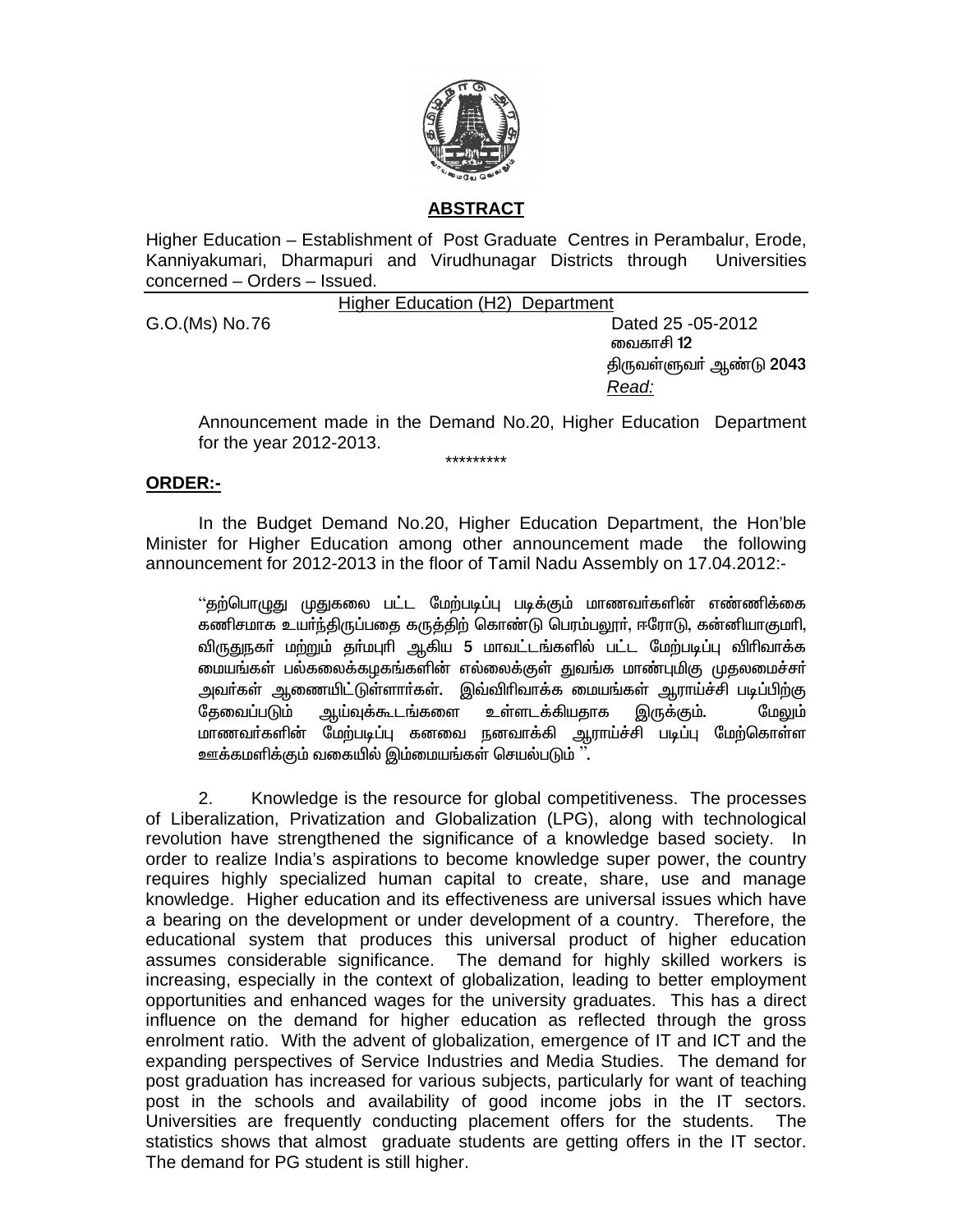3. The Government after careful consideration, ensuring both quality and quantity in Higher Education, and considering the rural and poor students who have obtained their U.G. degree will get benefit from the P.G. Extension Centres, decided to establish PG Extension Centres with High Tech Laboratories in the following area under the jurisdiction of the respective university :-

|                | Location of the<br>Extension centre |  | Name of the University                                       |
|----------------|-------------------------------------|--|--------------------------------------------------------------|
| $\mathbf{1}$ . | Perambalur                          |  | Bharathidasan University.                                    |
| 2.             | Erode                               |  | <b>Bharathiar University.</b>                                |
| 3.             | Kanniyakumari                       |  | Manonmaniam Sundaranar<br>University.<br>Periyar University. |
| 4.             | Dharmapuri                          |  |                                                              |
| 5.             | Virudhunagar                        |  | Madurai Kamaraj University                                   |

The above said Extension centres shall offer academic courses as detailed in the annexure to this order.

 4. Government also direct that the expenditure on the above said Extension centres be met by the University concerned out of its own sources without seeking grants from the Government.

5. The Government also direct that the guidelines in the Annexure to this order further be followed while establishing the PG Extension Centres with High Tech Laboratories by the concerned universities as above invoking usual procedure.

6. The Registrar of the respective university shall take the immediate steps for establishing the above PG Centres and intimate the stage to the Government,

7. This order issues with the concurrence of Finance Department vide its U.O.No.24045/Edn-1/2012, dated 10.05.2012.

## (BY ORDER OF THE GOVERNOR)

## T.S.SRIDHAR ADDITIONAL CHIEF SECRETARY TO GOVERNMENT

To

The Vice-Chancellor of the respective Universities.

The Registrar of the respective Universities.

The Director of Collegiate Education, Chennai.

The Accountant General, Chennai-18,

The Pay and Accounts Officer, Chennai – 35.

Copy to

The Chief Minister Office, Chennai -9.

The PA to Hon'ble Minister (Higher Education), Chennai -9

The PS to Additional Chief Secretary, Higher Education Department, Chennai-9 The Finance Department, Chennai-9.

SC/SF

//Forwarded/By Order//